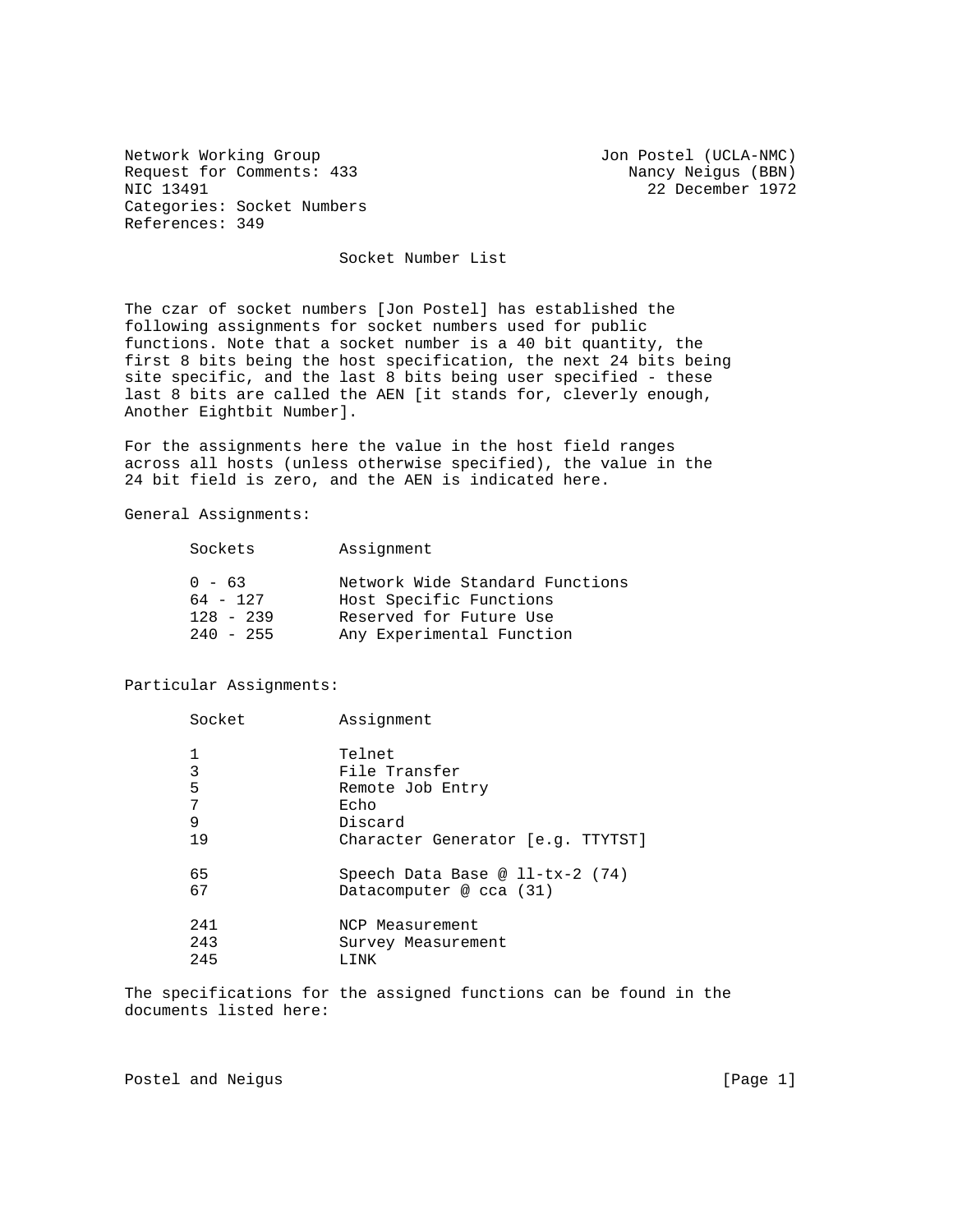Telnet RFC 318 File Transfer RFC 354 & RFC 385 Remote Job Entry RFC 407 Echo RFC 347 Discard RFC 348 Character Generator RFC 429 Speech Data Base SUR 37 Datacomputer [Murray @ CCA] NCP Measurment RFC 388 Survey Data [Kampe @ NMC] LINK [Bressler @ BBN]

It has come to our attention that there are several hosts performing useful public services on sockets which conflict with the above scheme. We hope we can resolve this problem with a minimum of disruption.

The following is a tabulation of socket numbers together with the services offered. This listing is presented as an aid to network users. If you know of a socket/function which has been left out or an entry which should be corrected or deleted please contact:

 Jon Postel 3804 Boelter Hall Computer Science Department University of California Los Angeles, CA. 90024 Phone: (213) 825-2368 NIC Ident = JBP or Nancy Neigus Bolt Beranek and Newman 50 Moulton Street Cambridge, Mass. 02139 Phone: (617) 661-0100 NIC Ident = NJN

Postel and Neigus **[Page 2]**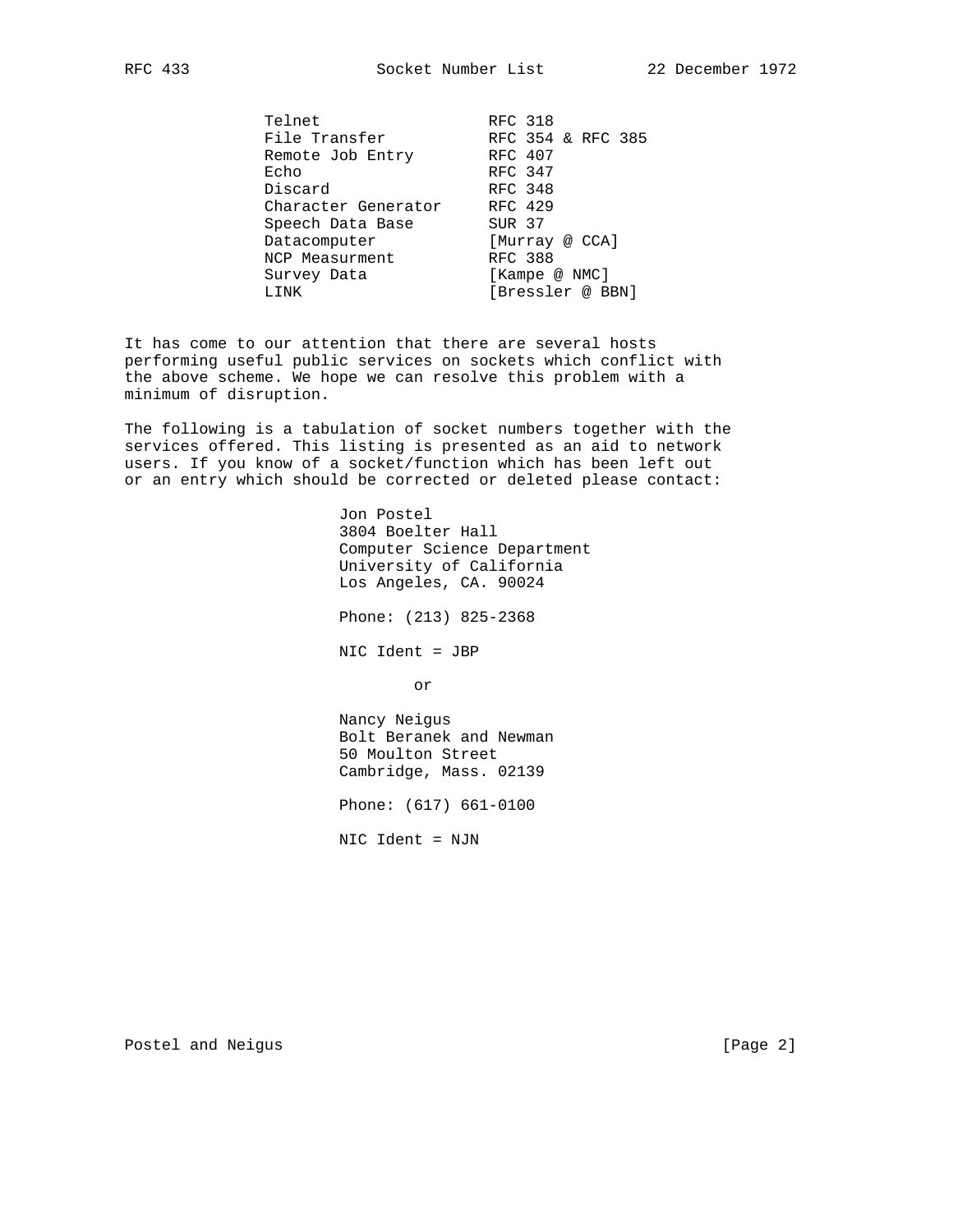We will be pleased to include socket/function information for other than "offical" sockets [e.g Tip News].

- 1 UCLA-NMC 1 Telnet 241 NCP Measurement 243 Survey Data 2 SRI-ARC 1 Telnet 3 File Transfer 5 Echo 7 CPYNET
	- 9 SYSTAT
	- 13 DATE-TIME
- $\begin{array}{ccccc}\n3 & & \text{UCSB} \\
 & 1 & & \text{T}\epsilon\n\end{array}$ 
	- 1 Telnet
	- 5 UCSB RJS [not ARPANET standard]
	- 7 Echo<br>9 Disca
	- 9 Discard
- 4 UTAH
	- 1 Telnet
	- 3 File Transfer
	- 5 Echo<br>7 CPYNI
	- 7 CPYNET
	- 9 SYSTAT
	- 13 DATE-TIME
- 5 NCC
- 6 MIT-Multics
	- 1 Telnet<br>9 Harvard
	- 9 Harvard
		- 1 Telnet
		- 3 Sorry File Transfer
	- 10 LL-67
		- 1 Telnet
	- 11 SAIL
		- 1 Telnet
		- 3 File Transfer
	- 12 ILL-ANTS
	- 13 CASE
		- 1 Telnet
			- 3 File Transfer
		- 5 Echo<br>7 CPYNI
		- 7 CPYNET
		- 9 SYSTAT
		- 13 DATE-TIME
	- $\begin{array}{ccccc}\n14 & & \text{CMU} \\
	& 1 & & \text{T}\n\end{array}$ 
		- 1 Telnet
		- 3 File Transfer
	- 15 ILLIAC-TENEX
		- 1 Telnet
			- 3 File Transfer

Postel and Neigus **[Page 3]**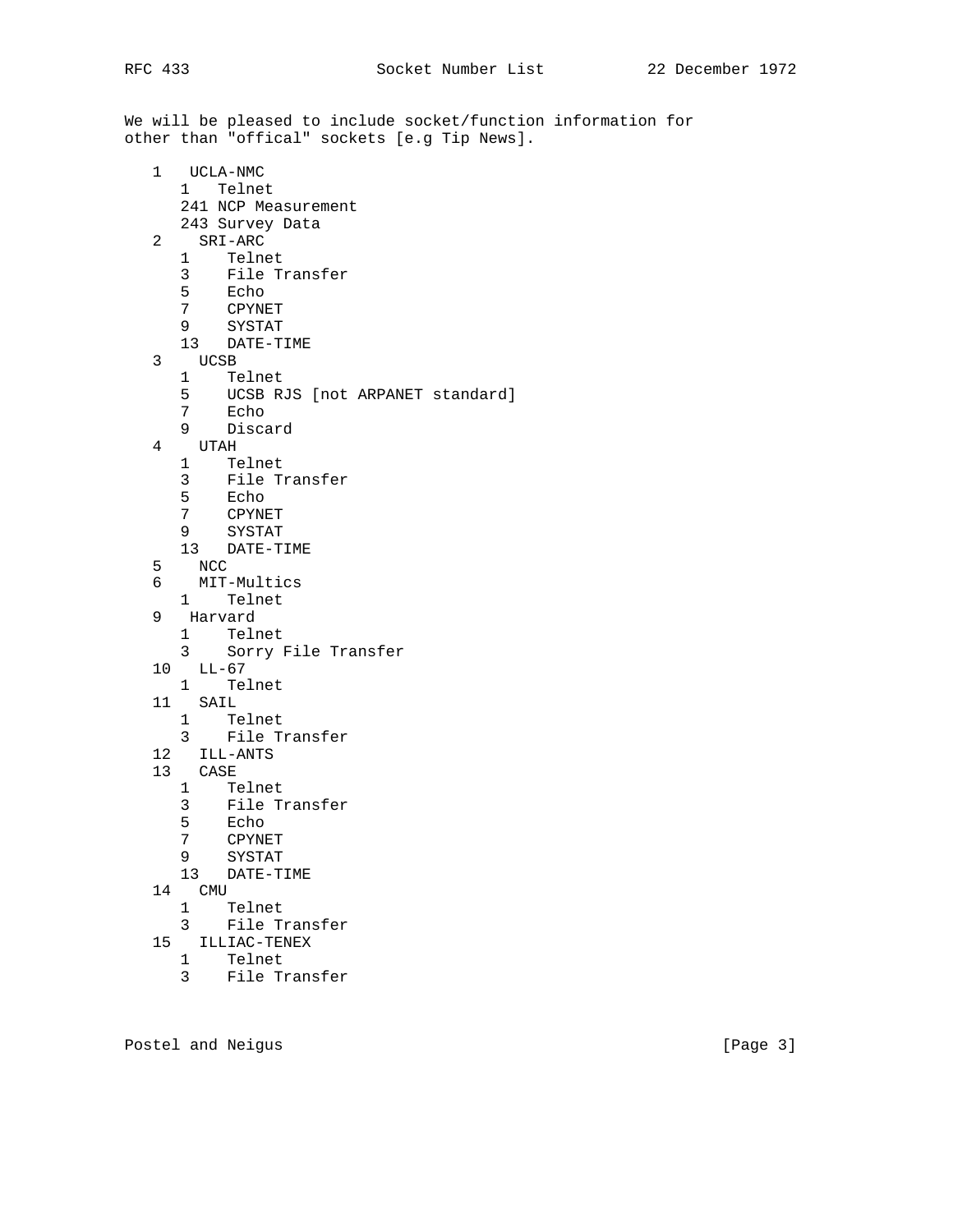5 Echo<br>7 CPYNI 7 CPYNET<br>9 SYSTAT 9 SYSTAT 13 DATE-TIME 16 NASA-AMES 1 Telnet 3 File Transfer 5 Sorry Remote Job Entry 7 Echo 9 Discard 241 NCP Measurement 23 USC-44 31 CCA-TENEX 1 Telnet 3 File Transfer 5 Echo 9 SYSTAT 11 NETSTAT 35 UCSD 1 Telnet 65 UCLA-CCN 1 Telnet<br>7 Echo 7 Echo 9 Discard 11 NETPJS [EBCDIC] 13 NETRJS [ASCII] 15 NETRJS [TTY] 66 SRI-AI 1 Telnet 3 DATE-TIME<br>5 Echo Echo 7 CPYNET 9 SYSTAT 11 Sorry NETSTAT 69 BBN-TENEX (a) 1 Telnet 3 File Transfer 5 Echo 7 CPYNET 9 SYSTAT 13 DATE-TIME 15 NETSTAT<br>17 Oneline Oneliners 3604505 = x'370019' = o'15600031' TIP News 70 MIT-DMCG 1 Telnet 3 File Transfer 7 Network Status 9 Discard 74 LL-TX-2

1 Telnet

Postel and Neigus **Example 20** (Page 4)